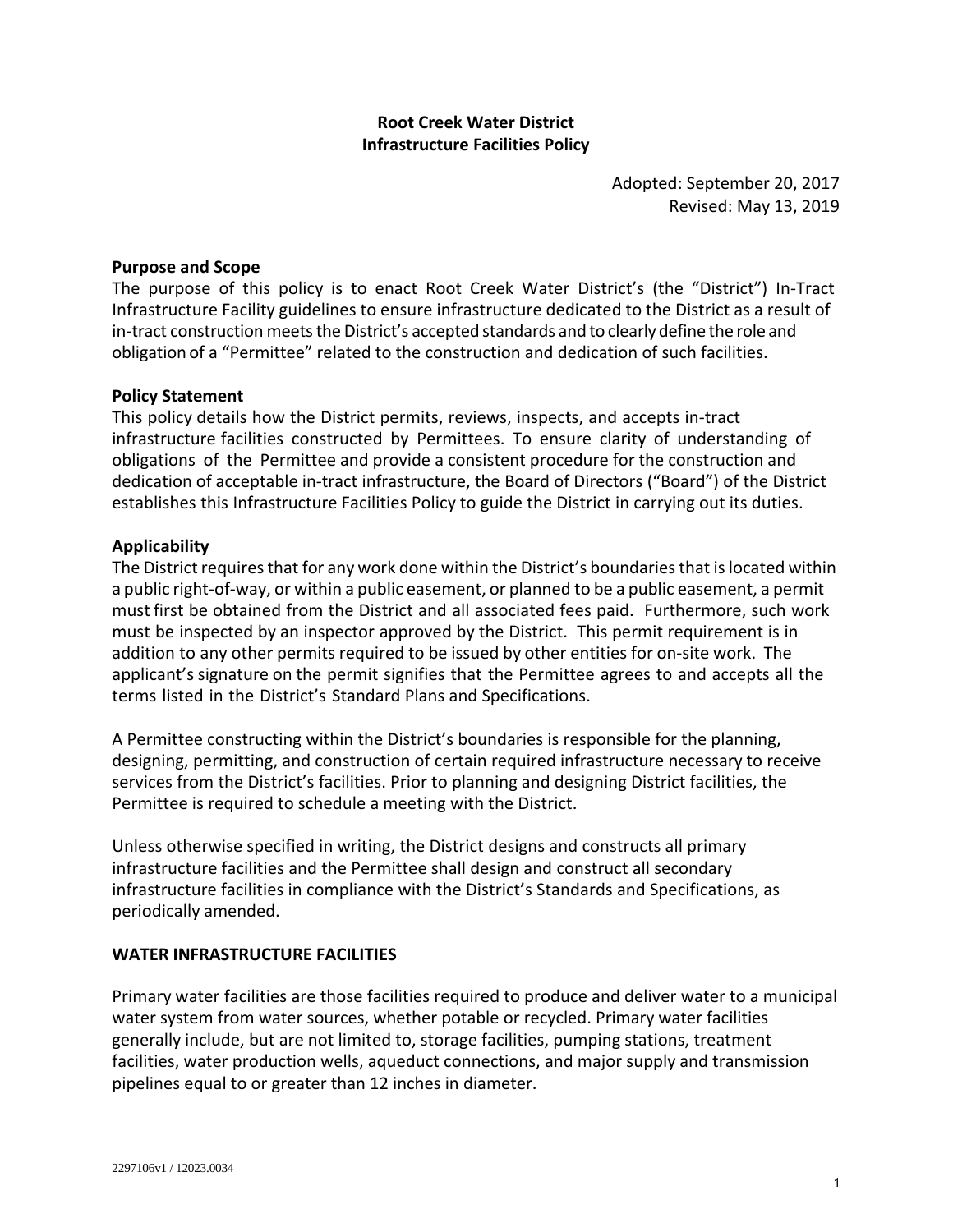Secondary water facilities are those facilities necessary to distribute the required potable or recycled water throughout a pressure zone. Secondary water facilities generally include, but are not limited to, distribution mains and pipeline appurtenances. The District may require that certain secondary water facilities be oversized to meet anticipated future demands. In such cases, the District may, in its discretion, fund the oversizing of those certain water facilities.

## **SANITARY SEWER INFRASTRUCTURE FACILITIES**

Primary sanitary sewer facilities are those facilities required to convey wastewater and effluent produced by developments within the District to a sewage treatment site. Primary sanitary sewer facilities generally include, but are not limited to, underground pipe mains larger than 10 inches, (most of which are in the major roadways), pumping stations, transmission pipelines, and sewage treatment sites.

Secondary sanitary sewer facilities are those facilities necessary to convey wastewater and effluent from a development to the District's primary sanitary sewer facilities. Secondary sanitary sewer facilities generally include, but are not limited to, distribution mains and pipeline appurtenances. The District may require, in its discretion, that certain secondary sanitary sewer facilities be oversized to meet anticipated future demands. In such cases, the District may, in its discretion, fund the oversizing of those certain sanitary sewer facilities.

### **STORM DRAINAGE INFRASTRUCTURE FACILITIES**

The District may require a Permittee to provide certain storm drainage infrastructure when designing, planning, and constructing a development. The design and construction of all such storm drainage infrastructure shall meet or exceed the District's Standards and Specifications, as periodically amended, for such storm drainage infrastructure.

The District has developed an Infrastructure Master Plan that was accepted in September 2006 that established the District's primary/backbone facilities and the Infrastructure Master Plan continues to be updated.

### **INFRASTRUCTURE DEDICATION REQUIREMENTS**

- 1. Primary water, sanitary sewer and storm drainage facilities are also known as backbone facilities and are generally designed and constructed by the District. Design and construction of primary facilities are included in the District's impact fee program; however, the District may require the Permittee to fund those facilities necessary for the development if District funds are short. Primary facilities funded by a Permittee's advanced funds or constructed by the Permittee at prevailing wages are fee creditable as building permits are issued. If fee credits do not fully reimburse the Permittee's advancement, the District will reimburse the Permittee as building permits are issued within the District.
- 2. The Permittee shall design, construct, and dedicate secondary facilities (for ownership, operation, and maintenance) to the District. Such secondary water facilities, sanitary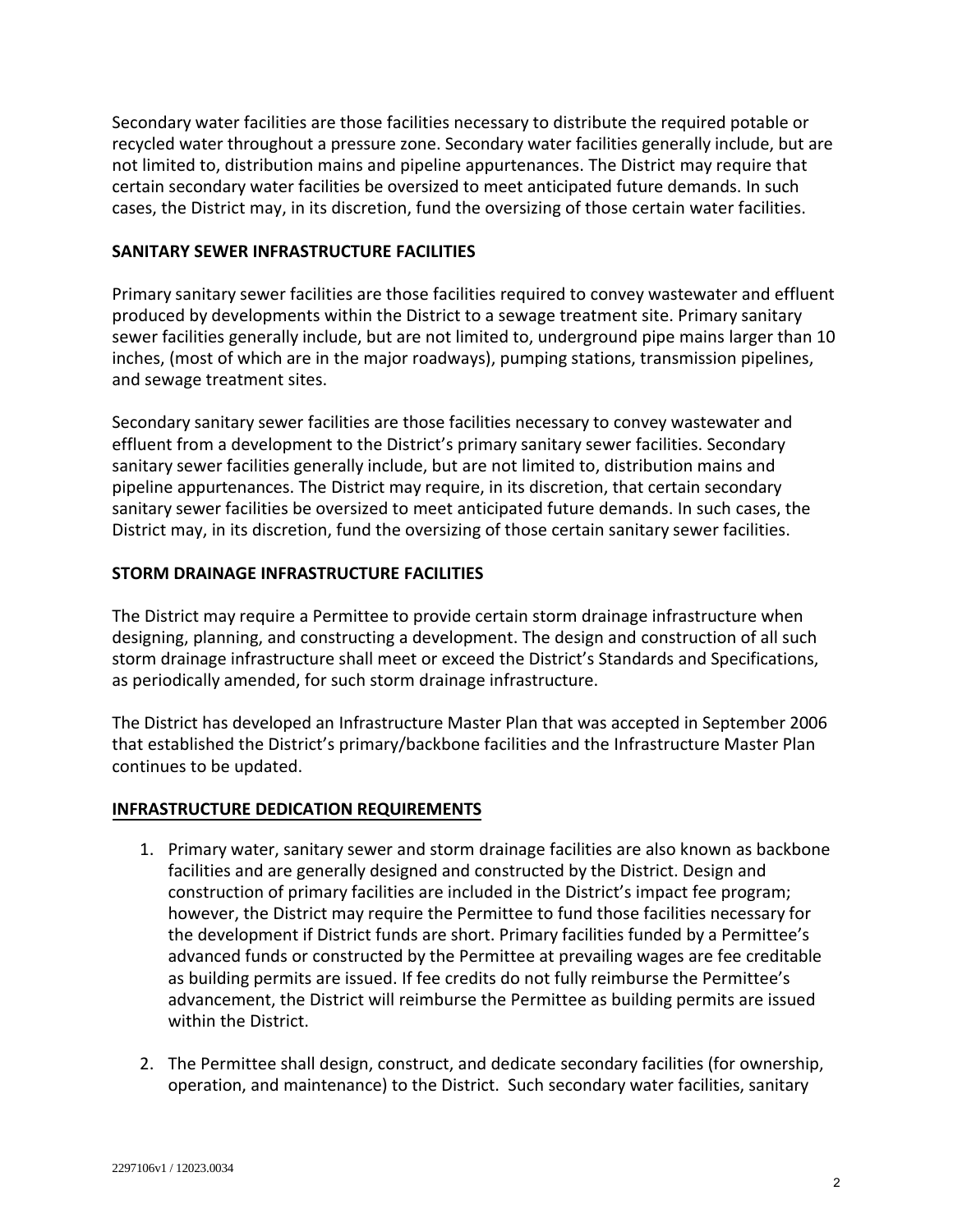sewer, and storm drainage facilities shall be in accordance with the requirements of the District.

- 3. Before beginning the construction of any infrastructure facilities within the District, the Permittee shall complete and submit to the District for approval an *Application to Construct and Dedicate Infrastructure Facilities*, a copy of which is attached to this Policy.
- 4. For all new subdivisions of land within the District, and as determined by the District's Engineer or designee, the Permittee shall extend secondary water system facilities so that meters will front the parcels for which they serve.
- 5. The Permittee shall provide all financial resources and arrangements necessary to plan, design, and construct all secondary infrastructure facilities and storm drainage infrastructure.
- 6. In addition to complying with the requirements of the District's Standards and Specifications, a Permittee is responsible for ensuring the planning, design, and construction of all on-site and off-site system facilities comply with all federal, state, and local laws, regulations, ordinances (including County ordinances), and District policies. The Permittee's responsibility includes, but is not limited to, compliance with the California Environmental Quality Act, if applicable. Dedication of easements to the District shall be senior to other utility easements (i.e., "first in time").
- 7. The District may, in its discretion, require a Permittee to obtain and grant utility easements and rights-of-way to the District. The system facilities must be in either dedicated road rights-of-way or in easements granted to the District. If easements are to be dedicated to the District on a map, the Permittee must submit the map to the District for review and approval and the District shall be signatory on said map.
- 8. The Permittee shall pay current applicable fees and deposits required by the District upon demand. District staff should be consulted for current and applicable fees. District engineering and inspection services shall require Permittee deposits. Such Permittee deposits must be made before any District engineering, inspection services, or construction activities occur. Staff labor, materials, and incidentals may be charged against the Permittee's deposit. If the Permittee's deposit becomes insufficient to cover applicable District charges, the Permittee may be required to make additional deposits upon demand. Remaining deposit balances will be refunded or applied toward other Permittee deposits required for the project.
- 9. The District shall review all the Permittee's construction drawings, and may revise, modify, or require redesign of any concepts, drawings, or details submitted. All concepts and construction drawings must be approved by the District's Engineer or designee.
- 10. The Permittee shall construct all improvements within a certain area. It is recognized that the storm drain system relies on the street and gutter system and at no time will the streets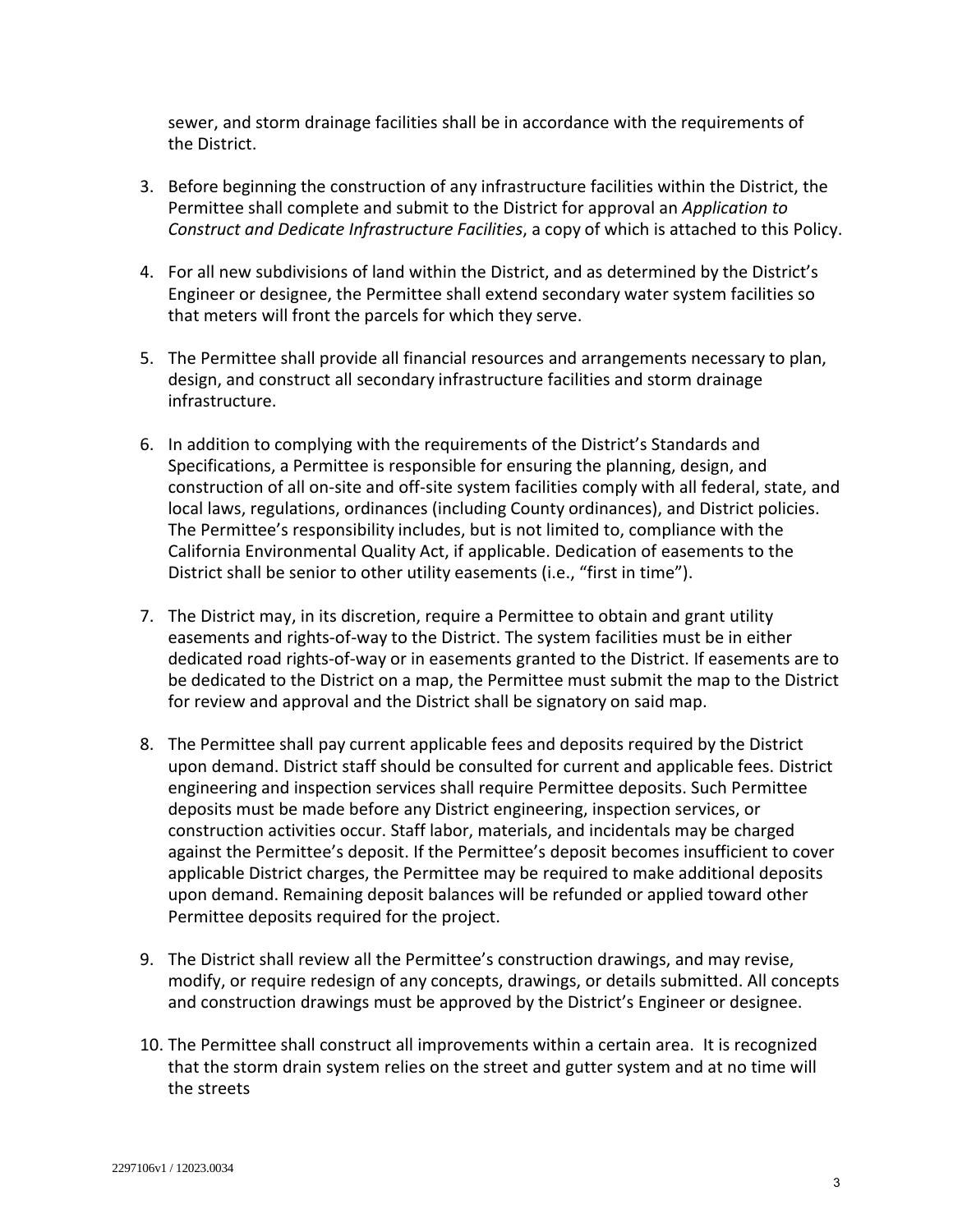not be completed after the water and sewer infrastructure is installed. Specific construction sequencing will be required for improvements constructed from October through March.

- 11. The District shall inspect all constructed improvements to ensure compliance with approved specifications. After each inspection, the District shall, as needed, provide a Permittee with a punch list identifying work that does not conform to the District's Standards and Specifications or the plan designs for the project. The Permittee's constructed improvements shall not be approved by the District until all non-conforming work identified on such punch lists has been corrected.
- 12. In the event a Permittee damages the District's facilities, the Permittee shall be notified in writing to make specified repairs within a defined period of time. If the Permittee fails to respond, the District shall make all required repairs and the resulting charges shall be reimbursed by Permittee or reimbursed to the District upon demand of the District. In the event of emergency damage(s), the District shall make required emergency repairs and the resulting charges shall be paid by the Permittee upon demand of the District. The Permittee shall be responsible for any fines levied against the District by any regulatory agency as a result of damage. The Permittee shall further be responsible for any costs associated with any maintenance or cleanup activities arising from such damage.
- 13. Permittee shall complete and submit to the District for approval a *New Construction Sanitary Sewer Plug Agreement* and forward any deposit associated with the agreement. A \$10,000 fine shall be levied against the Permittee in the event non-sewer materials, fluids, debris, or any other constituent enter the sewer system due to the unauthorized removal of sanitary sewer plugs by Permittee or subcontractors.
- 14. A \$10,000 fine shall be levied against the Permittee in the event Permittee or subcontractor is found to be discharging into District sanitary sewer system.
- 15. The Permittee shall provide to the District a corrosivity study, performed by a qualified/ licensed corrosion engineer, for all metallic pipelines and appurtenant structures, which identifies specific recommendations for cathodic protection of the metallic pipeline and appurtenant structures. In addition, the Permittee shall provide the design of necessary cathodic protection system(s), performed by a qualified/licensed corrosion engineer. The District's Standards and Specifications represent the minimum levels of care and performance, and the levels of protection in the District's Standards and Specifications shall not be reduced.
- 16. The District may, in its discretion, allow deviations from the requirements of this Policy. All such deviations must be approved by the District and may require action by the District's Board at a Board meeting. All requests for variances to the requirements of this Policy must be in writing and must state the reason(s) for the request.
- 17. In no event will dedication of any facilities under this Policy be complete until the District's Board has approved the dedication and accepted the facilities.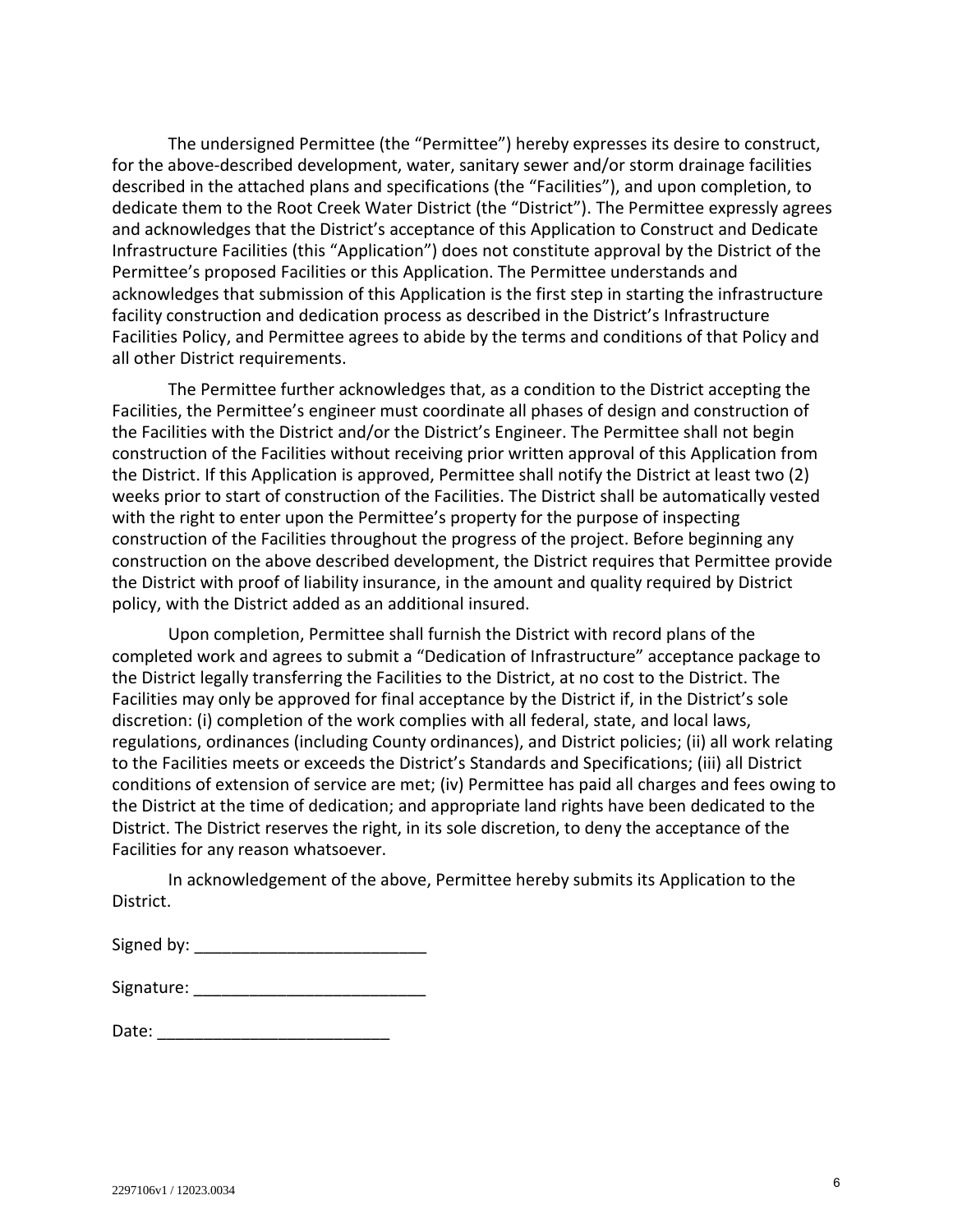| Authorization<br>Date:<br>Permit No.<br><b>Inspection Report</b><br><b>Testing or Certifications</b> | For District Use Only<br>$\hat{1}$ r $\hat{0}$ r $\hat{1}$ $\hat{1}$<br>$\hat{r}$<br>$\hat{1}$ $\hat{1}$ $\hat{1}$<br>S | í Review<br>Inspection total<br>š<br>Œ<br>D<br>$\&$<br>Water<br>Wastewater<br><b>Storm Drain</b> | Fees<br>" $6$ $\tilde{n}$ U $\tilde{i}$ $\tilde{i}$ $\tilde{j}$ $\tilde{k}$ $\tilde{i}$ $\tilde{j}$<br>$\cdot$ $\dot{S}_1$ $\dot{\uparrow}$<br>$\delta$ <sup>S</sup> U<br>$6Q_0 i X$<br>$\%$<br>Œ<br>$\bullet$<br>"ïUïîíXìì<br>ô<br>$\delta$ X<br>ò<br>" ó ô ô X ì ì | ì ì<br>Service Connection<br>i l |
|------------------------------------------------------------------------------------------------------|-------------------------------------------------------------------------------------------------------------------------|--------------------------------------------------------------------------------------------------|----------------------------------------------------------------------------------------------------------------------------------------------------------------------------------------------------------------------------------------------------------------------|----------------------------------|
|                                                                                                      |                                                                                                                         |                                                                                                  |                                                                                                                                                                                                                                                                      |                                  |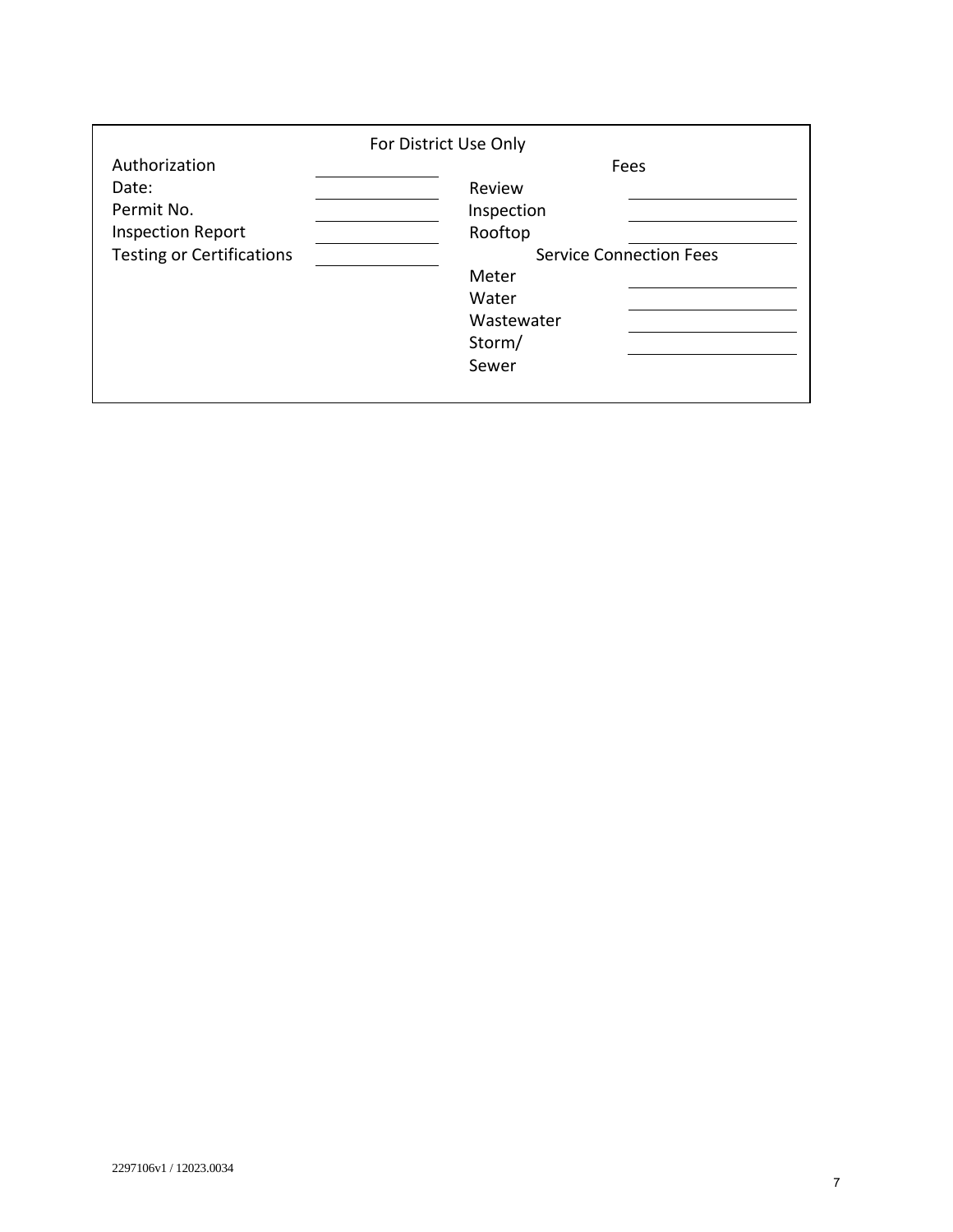### **ROOT CREEK WATER DISTRICT NEW CONSTRUCTION SANITARY SEWER PLUG RENTAL AGREEMENT**

This Sanitary Sewer Plug Rental Agreement(this "Rental Agreement") between the Root Creek Water District (the "District") and the Permittee shall be entered into prior to the commencement of any new construction that includes new sanitary sewer collection facilities to be connected to existing facilities. This Rental Agreement shall be effective for a maximum period of six (6) months. The sanitary sewer plug covered by this Rental Agreement shall be returned to the District by or before the end of the six-month period. This Rental Agreement may be renewed with approval from an authorized District representative. The purpose of this Rental Agreement is not only for use ofthe sanitary sewer plug, but also to ensure that existing sanitary sewer collection and treatment facilities are protected from damages that may occur due to infiltration from construction activities. By executing this Rental Agreement, Permittee agrees to the following:

#### RENTAL CHARGES AND DAMAGES

The plug deposit is **\$1,000,** and **\$500** isrefundable upon return of the plug in an undamaged condition. Any damaged plugs shall remain the property of the District. For any plug lost, stolen or removed without District approval, the **\$1,000.00** deposit for each plug will be forfeited. Permittee is responsible for the actions of its subcontractors, shall be liable for any fines levied against the District and/or damages caused to existing facilities that are a result of the plug's unauthorized removal or displacement.

#### PLUG USE PROCEDURES

The plug shall be installed on the downstream outlet of the last sanitary sewer manhole that connects to existing District sanitary sewer facilities. The plug shall be secured to a minimum of two manhole steps, if applicable, by stainless steel cable with corrosion‐resistant fasteners. The plugged manhole shall be maintained continually to allow access to the plug and inspection by authorized representatives. Initial plug installation, necessary short-term removal, and final removal for operation shall be performed in the presence of a District representative and documentedappropriately using this form. District representatives shall inspect the plug periodically to verify that no material or debris are being allowed to enter the existing sewer system. The plug shall be maintained by the Permittee until all cleaning, testing, and debris removal is completed and the lines are approved for operation. Any accumulated material or debris shall be removed from the lines and each manhole prior to plug removal.

| Plug ID No. | <b>Issue Date</b> | Due Date | Location |
|-------------|-------------------|----------|----------|
| Plug ID No. | <b>Issue Date</b> | Due Date | Location |
| Plug ID No. | <b>Issue Date</b> | Due Date | Location |

| <b>INSPECTION TYPE</b>                   | <b>INSPECTION DATE</b> | <b>INSPECTION COMMENTS</b> | <b>INITIALS</b> |  |  |
|------------------------------------------|------------------------|----------------------------|-----------------|--|--|
|                                          |                        |                            |                 |  |  |
|                                          |                        |                            |                 |  |  |
|                                          |                        |                            |                 |  |  |
|                                          |                        |                            |                 |  |  |
|                                          |                        |                            |                 |  |  |
|                                          |                        |                            |                 |  |  |
|                                          |                        |                            |                 |  |  |
|                                          |                        |                            |                 |  |  |
|                                          |                        |                            |                 |  |  |
| Root Creek Water District Representative |                        |                            |                 |  |  |
| Address: P.O. Box 27950 Fresno, CA 93729 |                        |                            |                 |  |  |
| Phone #:                                 |                        | Date Signed:               | 8               |  |  |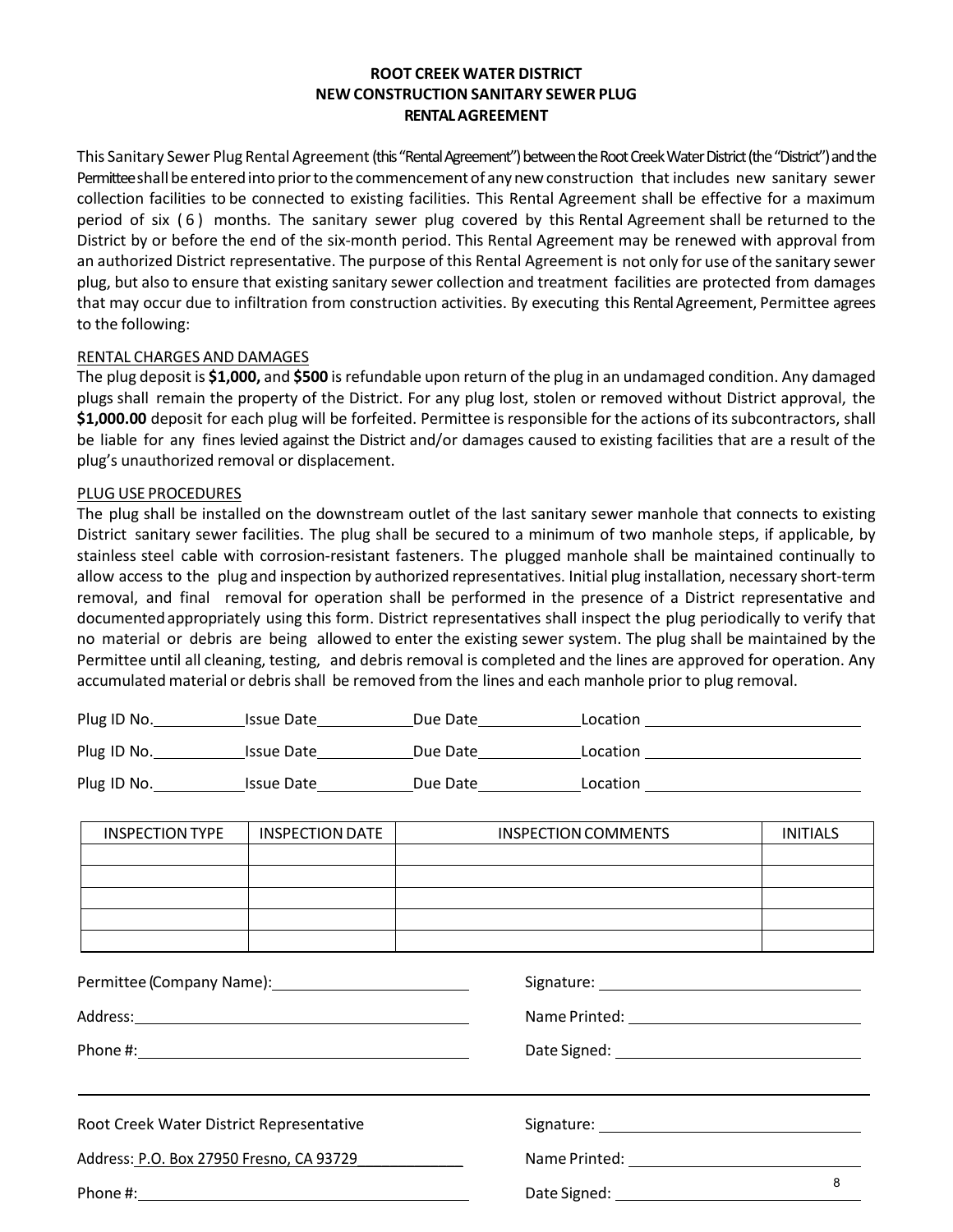## **ROOT CREEK WATER DISTRICT SEWER CONNECTION SEDIMENT INTRUSION PREVENTION POLICY**

The Purpose of this Root Creek Water District (the "District") Sewer Connection Sediment Intrusion Prevention Policy (this "Policy") is to prevent and limit the introduction of unwanted debris into the sewer system that transmits wastewater flows to the Wastewater Treatment Plant. Ultimately, it is the intention of this Policy to limit as much as possible the flows that the Wastewater Treatment Plant processes, but also to protect the Wastewater Treatment Plant from pollutants and other substances that could damage the equipment or cause higher operational costs. This Policy helps to ensure that the existing sanitary sewer collection and treatment facilities are protected from damages that may occur due to infiltration from construction activities and/or connection to the sewer collection system. This Policy shall be signed by a developer or homeowner prior to the commencement of any new residential or commercial construction. Construction activities consisting of making connection to the sewer service system will be performed in such a manner asto prevent damage and infiltration to the system by following the procedures outlined in the Policy. By signing this Policy, Permittee agrees to the following:

#### DAMAGES

The penalty levied against Permittee for violation of this Policy is \$10,000.00 per occurrence. Permittee is responsible to and shall hold the District harmless for the actions of its subcontractors, agents and assignees, and shall be liable to the District for any additional fines levied against the District and damages caused to the existing facilities, as a result of connecting to the existing system or introducing debris to the existing system.

### CONSTRUCTION AND INSPECTION PROCEDURES

Prior to excavation, Permittee and subcontractors shall observe markings to indicate the location of existing District sewer service facilities. Markings will include (1) a stamp on concrete curb; and (2) a 2x4 marker post inserted in the soil marking at the location of the capped point of connection. Digging by mechanical equipment shall be performed in such a manner as to prevent the damage of underground pipelines and shall be limited to no less than one foot away from the proximate location of the capped service line. Hand digging will be used to locate and uncover the end of the service pipe.

Excavation to locate and connect to existing District facilities shall be performed in the presence of a District representative and documented appropriately using this form. Any accumulated material or debris shall be removed from the lines. Internal wastewater service lines from the residential or commercial structure shall be flushed by the Permittee, until they run clear prior to connection. No flushing water shall be allowed to enter the wastewater system. District representatives shall observe the flushing process to ensure lines are clear.

| Permittee:                               |                                            |
|------------------------------------------|--------------------------------------------|
|                                          |                                            |
|                                          |                                            |
|                                          |                                            |
| Root Creek Water District Representative | Signature: Unliad Berry                    |
| Address: P.O. Box 27950 Fresno, CA 93729 | Name Printed: JULIA BERRY, General Manager |
| Phone #: 559-970-8778                    | Date Signed: February 8, 2021              |